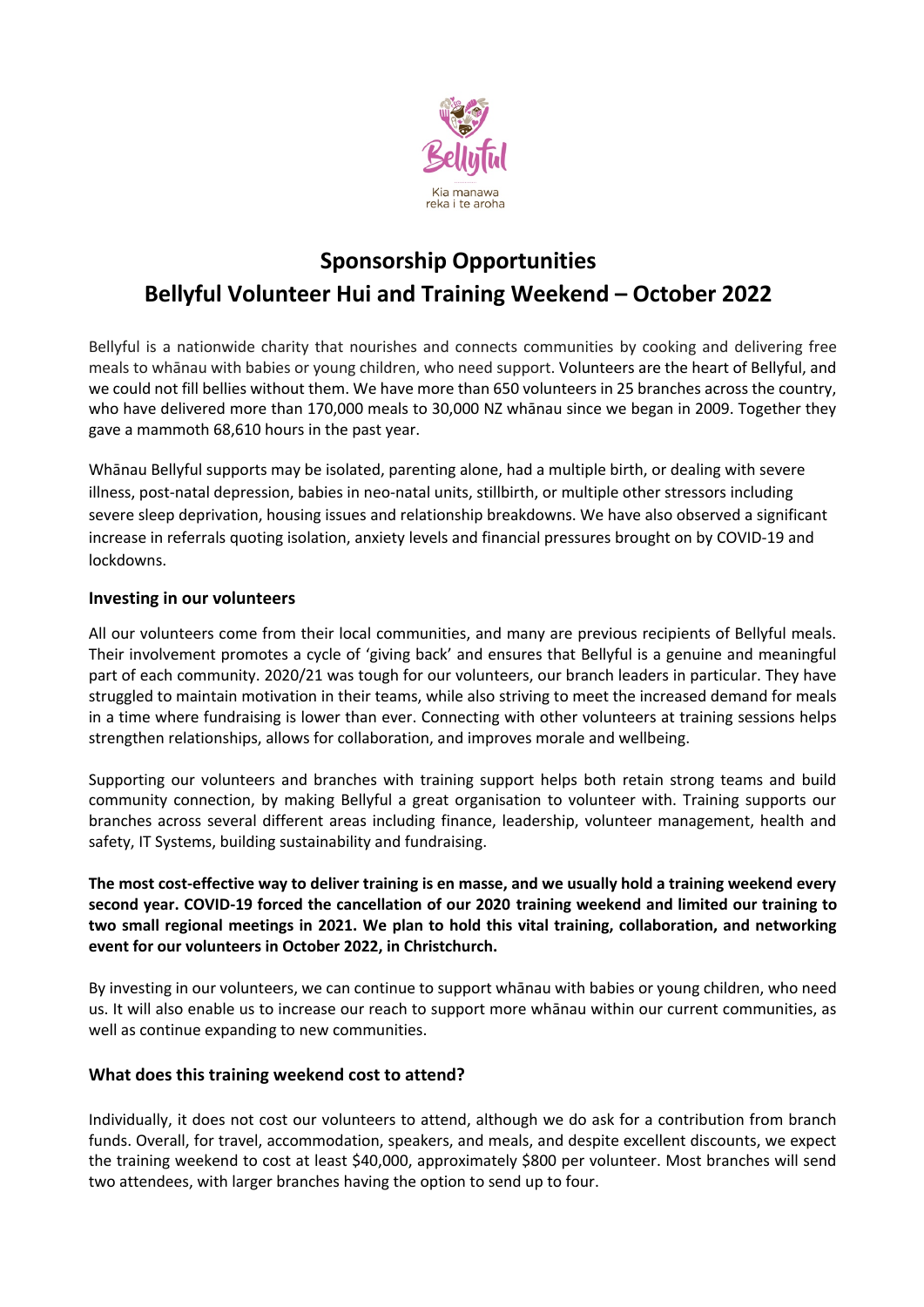The main cost will be covered by fundraising from our small national office. In addition, each branch is asked to contribute \$300 per attendee. Larger branches, wishing to bring more than two attendees will pay a higher proportion of the cost per person.

## **Sponsorship Opportunities**

### **Your support could not only support your local community, but all our Bellyful Communities across Aotearoa.**

| Opportunity               | Details                                                                                     | Cost     | Sponsorship Benefits                                                  |
|---------------------------|---------------------------------------------------------------------------------------------|----------|-----------------------------------------------------------------------|
| <b>Branch Sponsor</b>     | Covers cost for 2                                                                           | \$600    | Acknowledgement on local branch social media<br>$\bullet$             |
|                           | attendees from your                                                                         |          | Acknowledgement in local Press Release<br>$\bullet$                   |
|                           | local branch                                                                                |          | Acknowledgement in Bellyful Annual Performance<br>$\bullet$           |
|                           |                                                                                             |          | Report                                                                |
|                           |                                                                                             |          | Other recognition as agreed locally<br>$\bullet$                      |
| Session Sponsor X 10      | Covers cost for two                                                                         | \$1,600  | Acknowledgement on local branch social media<br>$\bullet$             |
|                           | attendees from your                                                                         |          | Acknowledgement in local Press Release<br>$\bullet$                   |
|                           | local branch and                                                                            |          | Acknowledgement in Bellyful Annual Performance<br>$\bullet$           |
|                           | sponsors one of our                                                                         |          | Report                                                                |
|                           | training sessions                                                                           |          | Other recognition as agreed locally, such as logo on<br>$\bullet$     |
|                           | during the weekend                                                                          |          | branch brochures                                                      |
|                           |                                                                                             |          | Logo on AV for the session<br>$\bullet$                               |
|                           |                                                                                             |          | Logo against session on programme material<br>$\bullet$               |
|                           |                                                                                             |          | Opportunity to place literature in the event Goody<br>$\bullet$       |
|                           |                                                                                             |          | bag                                                                   |
|                           |                                                                                             |          | Acknowledgement on national social media<br>$\bullet$                 |
|                           |                                                                                             |          | Acknowledgement in national newsletters<br>$\bullet$                  |
| <b>Event Main Sponsor</b> | Covers the cost for 2                                                                       | \$10,600 | Acknowledgement on local branch social media<br>$\bullet$             |
|                           | attendees from your                                                                         |          | Acknowledgement in local Press Release<br>$\bullet$                   |
|                           | local branch, plus<br>main sponsorship                                                      |          | Acknowledgement in Bellyful Annual Performance<br>$\bullet$<br>Report |
|                           | recognition for the                                                                         |          | Other recognition as agreed locally<br>$\bullet$                      |
|                           | weekend                                                                                     |          | Logo on all AV and other presentation materials<br>$\bullet$          |
|                           |                                                                                             |          | Logo on all Bellyful printed conference materials<br>$\bullet$        |
|                           |                                                                                             |          | Supporting comments within programme<br>$\bullet$                     |
|                           |                                                                                             |          | Acknowledgement on national social media<br>$\bullet$                 |
|                           |                                                                                             |          | Acknowledgement in national newsletters<br>$\bullet$                  |
|                           |                                                                                             |          | Acknowledgement on national website<br>$\bullet$                      |
|                           |                                                                                             |          | Opportunity to place literature in the event Goody<br>$\bullet$       |
|                           |                                                                                             |          | bag                                                                   |
|                           |                                                                                             |          | Opportunity to attend and speak at event                              |
| Gift In Kind              | There are many elements to making this weekend a success - your gift in kind could range    |          |                                                                       |
|                           | from: Goody bag items, support for printing materials, notepads and pens, snacks, gifts for |          |                                                                       |
|                           | our Heart award winners, wine and other beverages. Based on the value of your gift, we can  |          |                                                                       |
|                           | agree sponsorship benefits from the above list.                                             |          |                                                                       |

**If you are interested in supporting Bellyful in this way, then please speak directly to your local Branch Leader, or email contact@bellyful.org.nz**